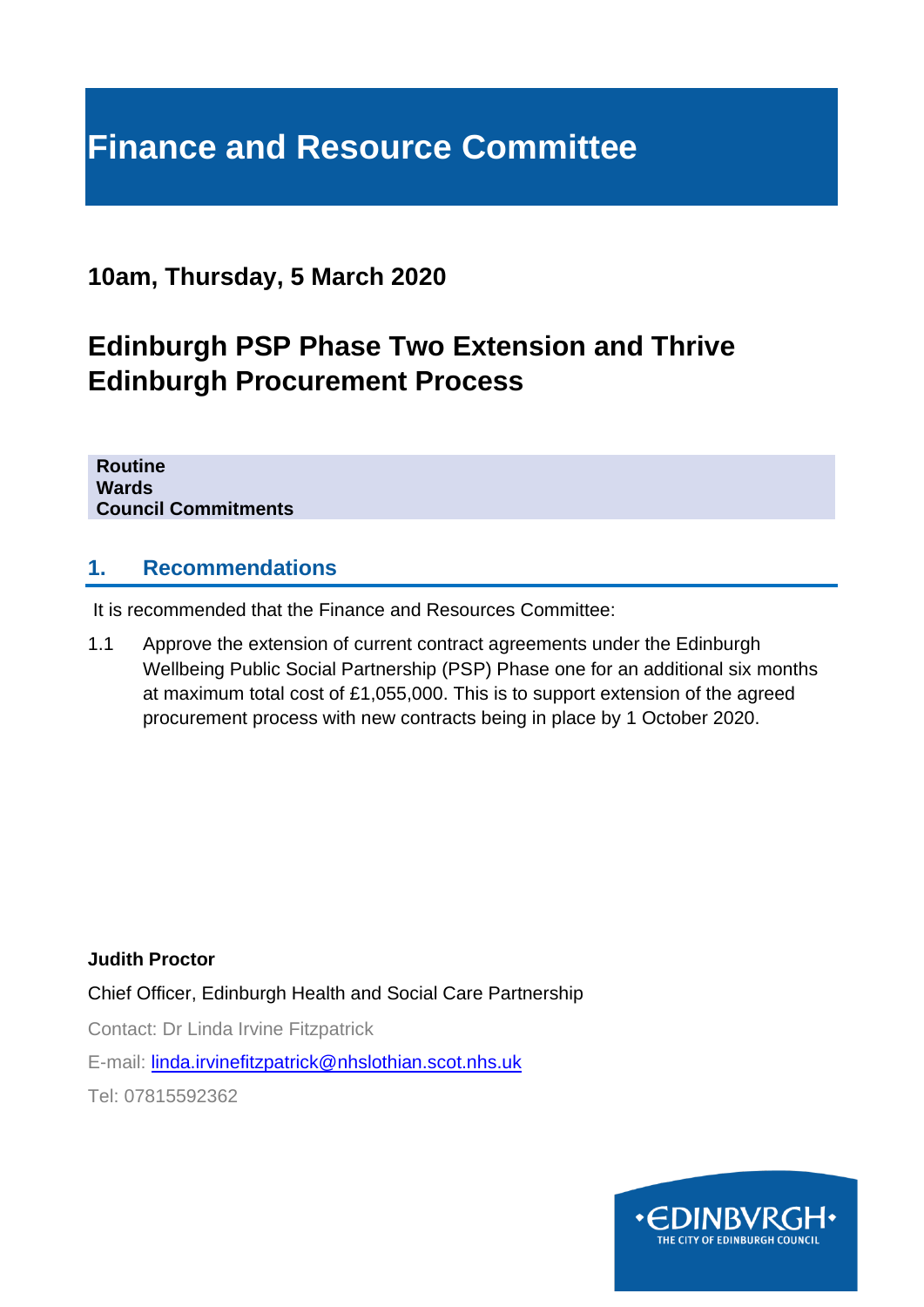**Report**

## **Wellbeing Public Social Partnership – Phase Two**

#### **2. Executive Summary**

- 2.1 This report seeks approval from the committee to:
	- 2.1.1 Approve the extension of the current Wellbeing PSP contracts until 30 September 2020 (as detailed in Appendix 1; this covers the period 1 April 2020 to 30 September 2020). The total value is £1,055,000.
	- 2.1.2. This will enable the procurement process to be extended with all new contracts in place by 1 October 2020. (Appendix Two sets out the resource envelope) for the Thrive Procurement Process).

#### **3. Background**

- 3.1 The Edinburgh Mental Health Wellbeing PSP was initiated by the Edinburgh Integrated Joint Board (EIJB) in August 2016. The Finance and Resource Committee awarded 28 contracts to 18 service providers in September 2017 for the period 1 November 2017 to 31 October 2019. Two of those providers surrendered the funding allocated and the funds were re-distributed to other member organisations within the PSP.
- 3.2 Public Social Partnerships (PSPs) are strategic partnering arrangements, based on a co-production approach, through which the public sector can connect with all stakeholders including people who use services and their carers, third sector (voluntary, charitable, and social enterprise) organisations and share responsibility with them for designing and delivering services in ways which meet identified service user needs.
- 3.3 The PSP also links with statutory services to evolve better outcomes for service users. As an outcome of this, Finance and Resources were requested in May 2019 to extend the current contract agreements for a further five months, to allow alignment of all future funding to be combined into a single procurement process. The intention to use the 4 months flexibility would have enabled the agreed timeline for the procurement process to be met.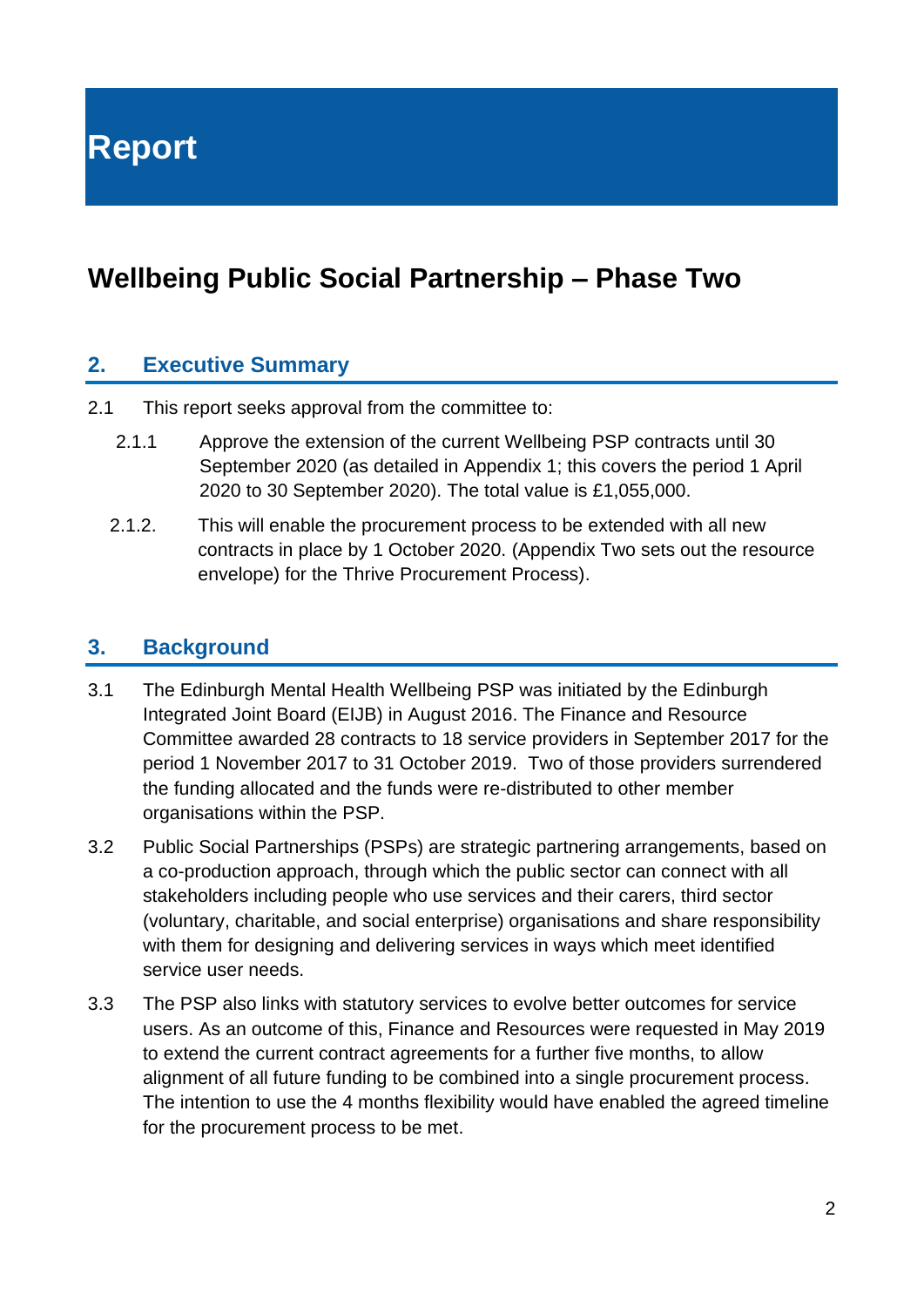### **4. Main report**

- 4.1 In September 2019, a Prior Information Notice (PIN) was published to invite interested providers to a Co-production event on 18 September 2019. The event described the new concept with the aim to deliver a range of services and programmes to support the delivery of Edinburgh Thrive Centres and Networks which are a key development in the city's Thrive Edinburgh Strategy for Mental Health and Wellbeing. The Thrive Edinburgh Strategy is building on the work and relationships achieved to date through the Edinburgh Mental Health Wellbeing Public Social Partnership which facilitated a test of concept and change in service delivery arrangements in collaboration with eighteen Third Sector providers.
- 4.2 The event described the outcomes and the tender process. It also stated that the Council welcomed consortium-based bids and as such, hoped that organisations network as part of the event. Additional training was provided in October and November by EVOC and Partnership4Procurement with the aim to have organisations bid ready. FAQ and draft specifications have been published in advance for comment and co-production purposes.
- 4.3 The Competitive Procedure with Negotiation was published on 16 December 2019 with a tender return date of 7 February 2020.
- 4.4. The intention is to create "open access' Thrive Welcome Teams and networks in each locality. These have the potential to improve outcomes for people by making sure that people get help when needed, promoting the principle of prevention and early intervention and form a central component of the Thrive Edinburgh Strategic Commissioning Plan for Mental Health.
- 4.5 The total maximum annual value of contracts to be awarded is £2,610.000. There are nine lots summarised below:

| Lot                                                   | <b>Max Amount</b>                                 | <b>Short Description</b>                                                                                                                                                          |
|-------------------------------------------------------|---------------------------------------------------|-----------------------------------------------------------------------------------------------------------------------------------------------------------------------------------|
| <b>Thrive Welcome Teams</b><br>(one in each locality) | Up to £888,000<br>(up to 222,000<br>per Locality) | <b>Employment of Thrive Welcome</b><br><b>Workers and Peer Workers</b>                                                                                                            |
| <b>Thrive Collectives</b>                             |                                                   | Directly commissioned services which<br>the Thrive Welcome Team can facilitate<br>easy access to                                                                                  |
| <b>Thrive Locality Team</b><br>(one in each locality) | Up to 730,000<br>(up to 183,000<br>per locality)  | Includes emotional and psychological<br>support; reflecting characteristics of<br>local population                                                                                |
| <b>Places and Spaces</b>                              | Up to 540,000                                     | Providing safe places for people to<br>connect that are inclusive but not<br>exclusive; maximising use of the city's<br>assets; include a focus on evening and<br>weekend opening |
| <b>Physical Activity and</b><br><b>Green Spaces</b>   | Up to 250,000                                     | Maximising city's assets                                                                                                                                                          |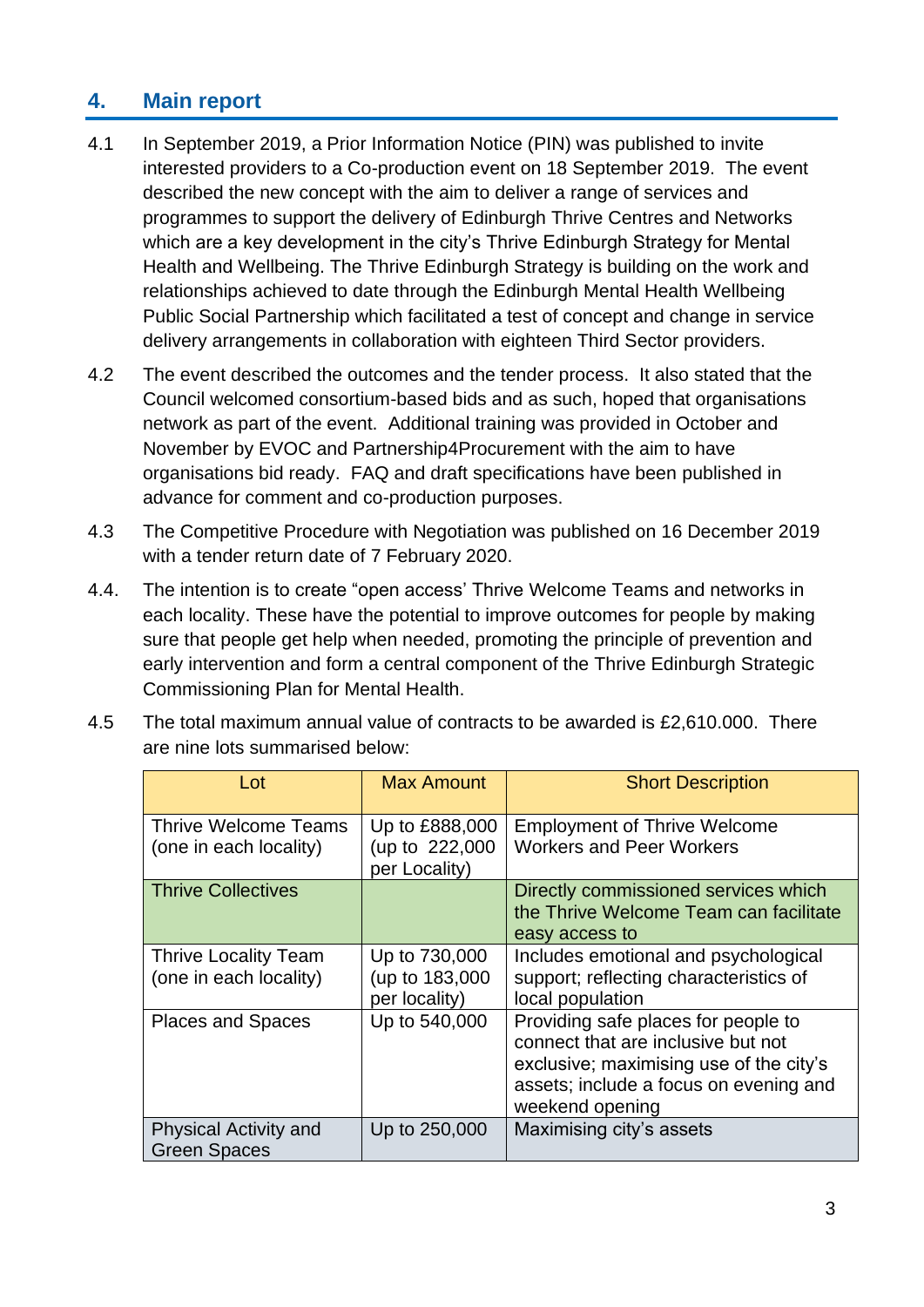| <b>Arts and Creativity</b>                | Up to 65,000        | Delivering to a year-long "A Sense of<br>Belonging Arts Programme",<br>administering a grants programme and<br>maximising the city's cultural assets  |
|-------------------------------------------|---------------------|-------------------------------------------------------------------------------------------------------------------------------------------------------|
| Peer Development                          | Up to 50,000        | Community of practice to support<br>development of peer workers and peer<br>work across the city                                                      |
| <b>Service User Led</b><br>Research       | Up to 30,000        | To ensure there are increased<br>opportunities for service user-led<br>research which reflect the priorities<br>identified by the Thrive Partnership. |
| <b>Carers Support</b>                     | Up to 32,000        | Supporting carers as new services are<br>developed                                                                                                    |
| Service User led<br><b>Support Groups</b> | Up to 25,000        | To support peer led self-help / support<br>groups for people with mental health<br>conditions                                                         |
| Total                                     | Up to<br>£2,610,000 |                                                                                                                                                       |

- 4.6 As part of the tender process, there is a question and answer function within Public Contracts Scotland and a potential bidder requested an extension on the tender deadline date. The provider stated that they required the additional time to confirm that their partnership bid was agreed by all relevant organisational boards and to ensure that their bid met the full requirements of the specification.
- 4.7 The request for more time was considered and the risks associated with not allowing the additional time, outweighed the delay to the process. It was deemed necessary to add a further 4 weeks, until 9 March 2020, to the tender process. This extension has been proposed to ensure that all bids (especially partnerships) should be in the best interests of the service users by encouraging a diverse range of services; as reflected within the specifications and the questions with the tender submission. We hope the extension allows partnerships to be formed which bring together approaches and organisations in order to achieve the optimum outcomes for the people of Edinburgh.

#### **5. Next Steps**

- 5.1 The extension to the tender submission date will enable all bids to be evaluated in full. However this had a direct impact on the timeline for all processes; such as resource for the evaluation of the tender submissions, consensus meetings, the negotiation with all providers and indeed for award recommendations to be made at the next Finance and Resource Committee (now estimated to be scheduled for August 2020).
- 5.2 Current contracts will be required to be extended with current providers to allow the additional time required for this tender process to be completed in full.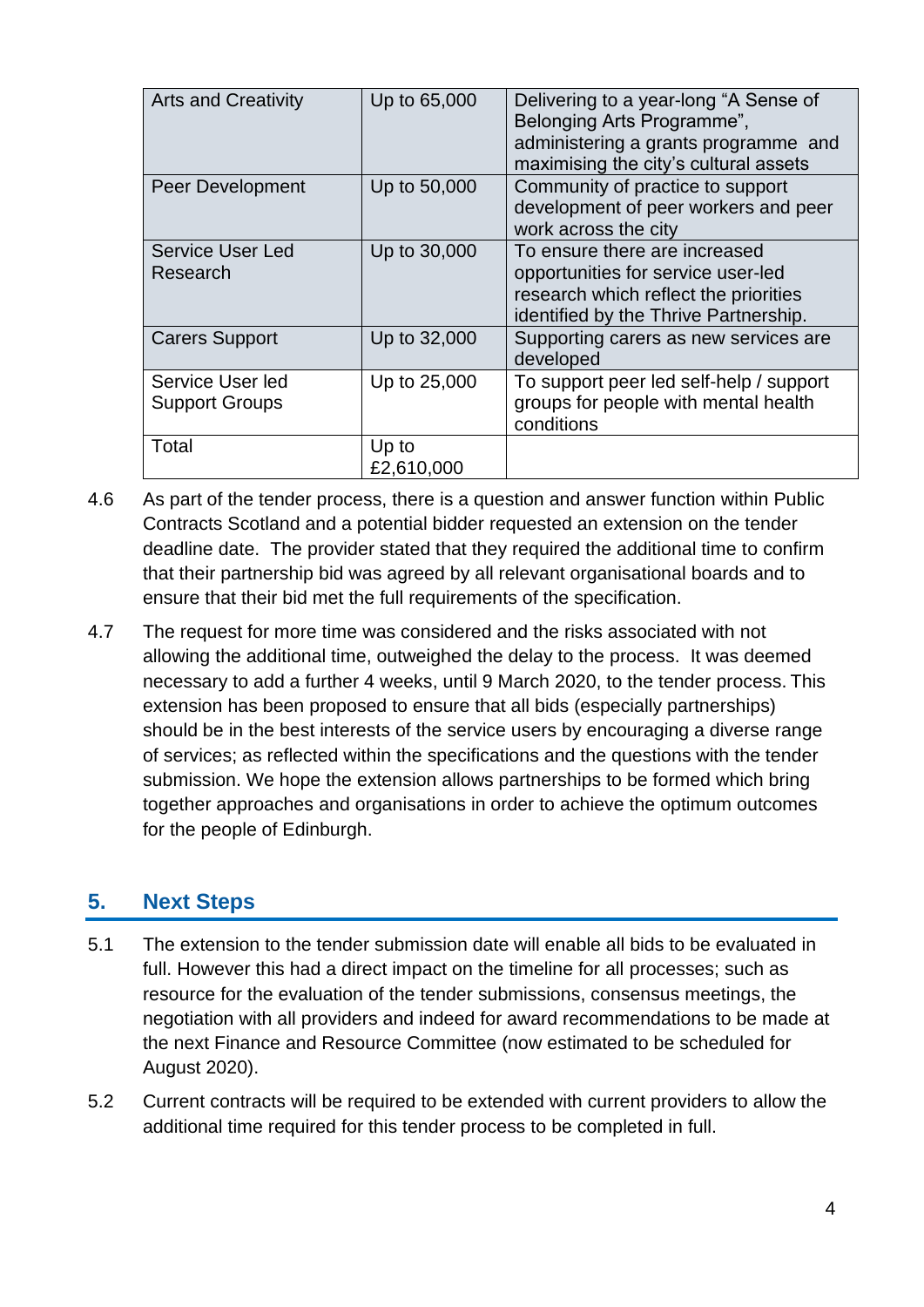#### **6. Financial impact**

6.1 The value of extending the contracts for Wellbeing PSP Phase from 1 April 2020 to 30 September 2020 is £1,055,000. The recommended contracts have been the subject of a direction by the Edinburgh Integration Joint Board to the Council. On this basis Finance and Resources Committee has the necessary authority needed to approve report recommendations.

#### **7. Stakeholder/Community Impact**

1.1 Stakeholder and co-production has been substantial throughout this process in. Stakeholders with lived experience are included in working groups, design groups and in the multi-agency Core group.

#### **8. Background reading/external references**

8.1 Waiver, Mental Health Wellbeing Services, Finance and Resources Committee, 1 December 2016.

[https://democracy.edinburgh.gov.uk/Data/Finance%20and%20Resources%20Commi](https://democracy.edinburgh.gov.uk/Data/Finance%20and%20Resources%20Committee/20161201/Agenda/item_710_waiver_-_mental_health_wellbeing_services.pdf) [ttee/20161201/Agenda/item\\_710\\_waiver\\_-\\_mental\\_health\\_wellbeing\\_services.pdf](https://democracy.edinburgh.gov.uk/Data/Finance%20and%20Resources%20Committee/20161201/Agenda/item_710_waiver_-_mental_health_wellbeing_services.pdf)

8.2 Edinburgh Wellbeing Public Social Partnership, Edinburgh Integration Joint Board, 14 July 2017.

[https://democracy.edinburgh.gov.uk/Data/Edinburgh%20Integration%20Joint%20Boar](https://democracy.edinburgh.gov.uk/Data/Edinburgh%20Integration%20Joint%20Board/20170714/Agenda/item_56_-edinburgh_wellbeing_public_social_partnership.pdf) [d/20170714/Agenda/item\\_56\\_-edinburgh\\_wellbeing\\_public\\_social\\_partnership.pdf](https://democracy.edinburgh.gov.uk/Data/Edinburgh%20Integration%20Joint%20Board/20170714/Agenda/item_56_-edinburgh_wellbeing_public_social_partnership.pdf)

8.3 Award of Contracts for the Delivery of Mental Health Wellbeing Services, Finance and Resource Committee, 5 September 2017.

[https://democracy.edinburgh.gov.uk/Data/Finance%20and%20Resources%20Com](https://democracy.edinburgh.gov.uk/Data/Finance%20and%20Resources%20Committee/20170905/Agenda/item_711_-) [mittee/20170905/Agenda/item\\_711\\_-](https://democracy.edinburgh.gov.uk/Data/Finance%20and%20Resources%20Committee/20170905/Agenda/item_711_-)

8.4 Thrive Edinburgh Adult Health and Social Care Commissioning Plan 2019- 2022. [https://democracy.edinburgh.gov.uk/documents/s4851/Combined%20Strategic%20](https://democracy.edinburgh.gov.uk/documents/s4851/Combined%20Strategic%20Plan.pdf) [Plan.pdf](https://democracy.edinburgh.gov.uk/documents/s4851/Combined%20Strategic%20Plan.pdf)

## **9. Appendices**

9.1 Appendix 1 – Edinburgh Wellbeing PSP: Annual Contract Awards Appendix 2 – Thrive Procurement Finance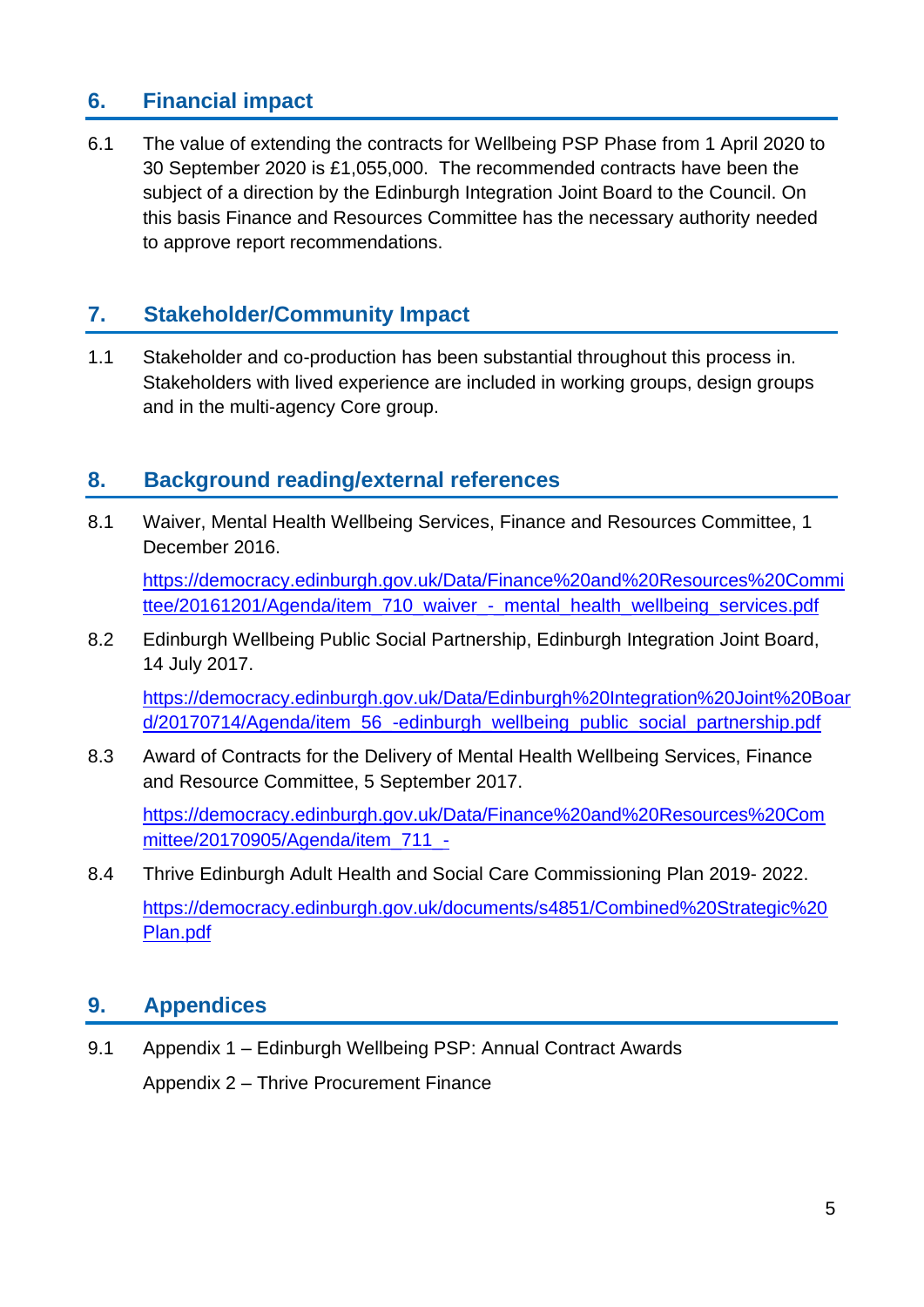## **Appendix 1 – Edinburgh PSP Annual Contract Awards**

| <b>Locality PSP</b>               | <b>Annual Value</b> | <b>Extension Value</b><br>(6 months) |
|-----------------------------------|---------------------|--------------------------------------|
| <b>North East</b>                 |                     |                                      |
| Support In Mind                   | 164,000             | 82,000                               |
| <b>NEECS</b>                      | 81,000              | 40,500                               |
| Link Up                           | 60,000              | 30,000                               |
| Seasons * (CEC provided service)  | 36,000              | 18,000                               |
| <b>North West</b>                 |                     |                                      |
| <b>Living Well</b>                | 121,000             | 60,500                               |
| <b>Pilton Community Health</b>    | 53,000              | 26,500                               |
| <b>Health in Mind</b>             | 145,000             | 72,500                               |
| <b>South East</b>                 |                     |                                      |
| <b>Barony Contact Point</b>       | 151,000             | 75,500                               |
| <b>Health in Mind</b>             | 145,000             | 72,500                               |
| <b>South West</b>                 |                     |                                      |
| <b>SAMHH</b>                      | 174,000             | 87,000                               |
| Health in Mind                    | 105,000             | 52,500                               |
| Cyrenians                         | 25,000              | 12,500                               |
| <b>Broomhouse Space</b>           | 5,000               | 2,500                                |
| <b>Crisis Support</b>             |                     |                                      |
| Penumbra                          | 400,000             | 200,00                               |
| <b>Active and Green Spaces</b>    |                     |                                      |
| Cyrenians                         | 10,000              | 5,000                                |
| <b>ELGS</b>                       | 10,000              | 5,000                                |
| <b>Edinburgh Leisure</b>          | 80,000              | 40,000                               |
| Penumbra                          | 90,000              | 45,000                               |
| Health in Mind                    | 60,000              | 30,000                               |
| <b>Peer Support Collaborative</b> |                     |                                      |
| Penumbra - Plan to Change         | 145,000             | 72,500                               |
| Health in Mind                    | 30,000              | 15,000                               |
| Cyrenians                         | 5,000               | 2,500                                |
| Carr Gomm                         | 5,000               | 2.500                                |
| <b>CAPS</b>                       | 5,000               | 2,500                                |
| <b>Total</b>                      | 2,110,000           | 1,055,000                            |